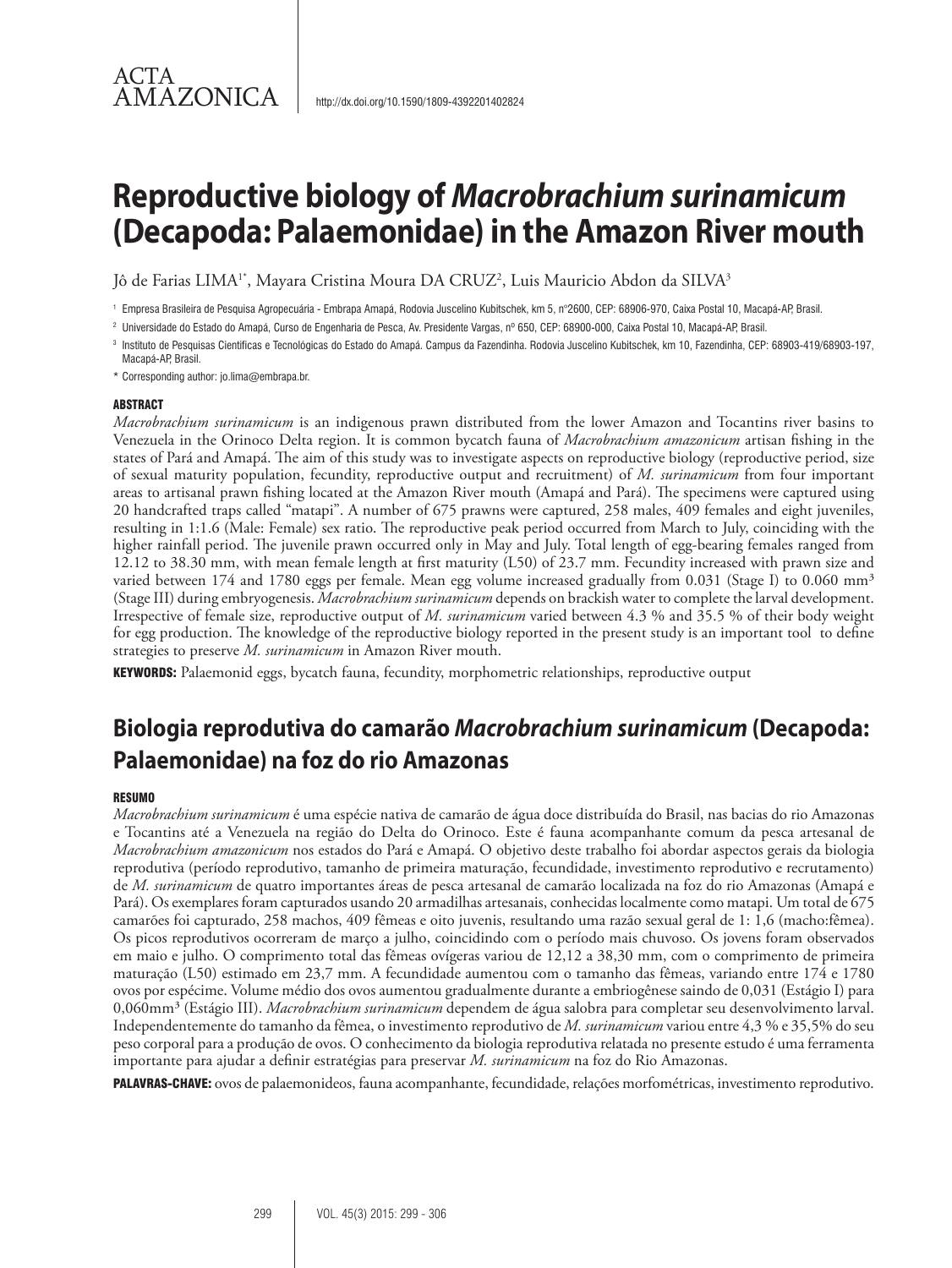## **INTRODUCTION**

The genus *Macrobrachium* (Bate 1868) is especially important among palaemonid prawns including species of major scientific and economic interest. Therefore, understanding the reproductive periodicity of this group is imperative to develop management and culture programs (Fransozo *et al*. 2004). The poor knowledge of the fauna in the coastal zone of the state of Pará (Barros and Pimentel 2001) and Amapá is related to its large territory, biological richness and insufficient collecting efforts in the region.

In the estuarine zones of the Amazonian states, prawn exploitation is directed towards two freshwater species, *Macrobrachium amazonicum* (Heller 1862) and *M. carcinus* (Linnaeus 1758), which are exclusively caught through artisanal fishing in the states of Pará and Amapá (Silva *et al*. 2002; Vieira and Neto 2006; Lima and Santos 2014). This activity has great economic importance in the Amazonian rivers; however, few studies on fisheries has been conducted, especially those concerning to bycatch fauna, including freshwater crabs and small fish (Lima *et al*. 2013) and other prawns with low economic value as *Macrobrachium surinamicum* (Espírito-Santo *et al*. 2005; Bentes *et al*. 2011; Lima and Santos 2014).

*Macrobrachium surinamicum* is distributed from Brazil in the lower Amazon and Tocantins river basins (Amapá and Pará) to Venezuela in the Orinoco Delta region (Melo 2003; Montoya 2003). This prawn does not have economic importance in the region, but stands out for being often caught and marketed with *M. amazonicum* (Espírito Santo *et al*. 2005; Lima and Santos 2014). Size at which this prawn reaches the sexual maturity, reproductive period, fecundity and fertility are unknown data.

The knowledge of reproductive biology (fecundity and fertility) of palaemonid prawns is important tool to evaluate the potential candidates for aquaculture and to define strategies for biodiversity preservation (Mossolin and Bueno 2002). In this group, fecundity can be defined as the number of eggs laid per hatching that can be found adhered to the female pleopods (Lima *et al*. 2014). The knowledge of species fecundity is important to estimate the reproductive potential and stock size of natural populations. Therefore, the aim of this study was to investigate aspects on reproductive biology (reproductive period, size of sexual maturity population, individual and population fecundity, reproductive output and recruitment) of *M. surinamicum* from four important areas to artisanal prawn fishing located at the Amazon River mouth (Amapá and Pará).

## **MATERIALS AND METHODS**

#### **Study Area**

The study area comprised the regions of Santana Island (00º03'40.9''S and 051º08'46.6''W), Rasa Island (00º16'08.1''S and 051º07'25.9''W), Pequena Island (00º15'20.0''S and 051º18'10.6''W) and Mazagão Velho (00º15'39.9''S and 051º20' 42.3'W) State of Amapá, located at the Amazon River mouth near the limit between Pará and Amapá states (Figure 1). The areas studied are relatively



**Figure 1.** Study area location - 1) Pequena Island, 2) Santana Island, 3) Rasa Island and 4) Mazagão Velho.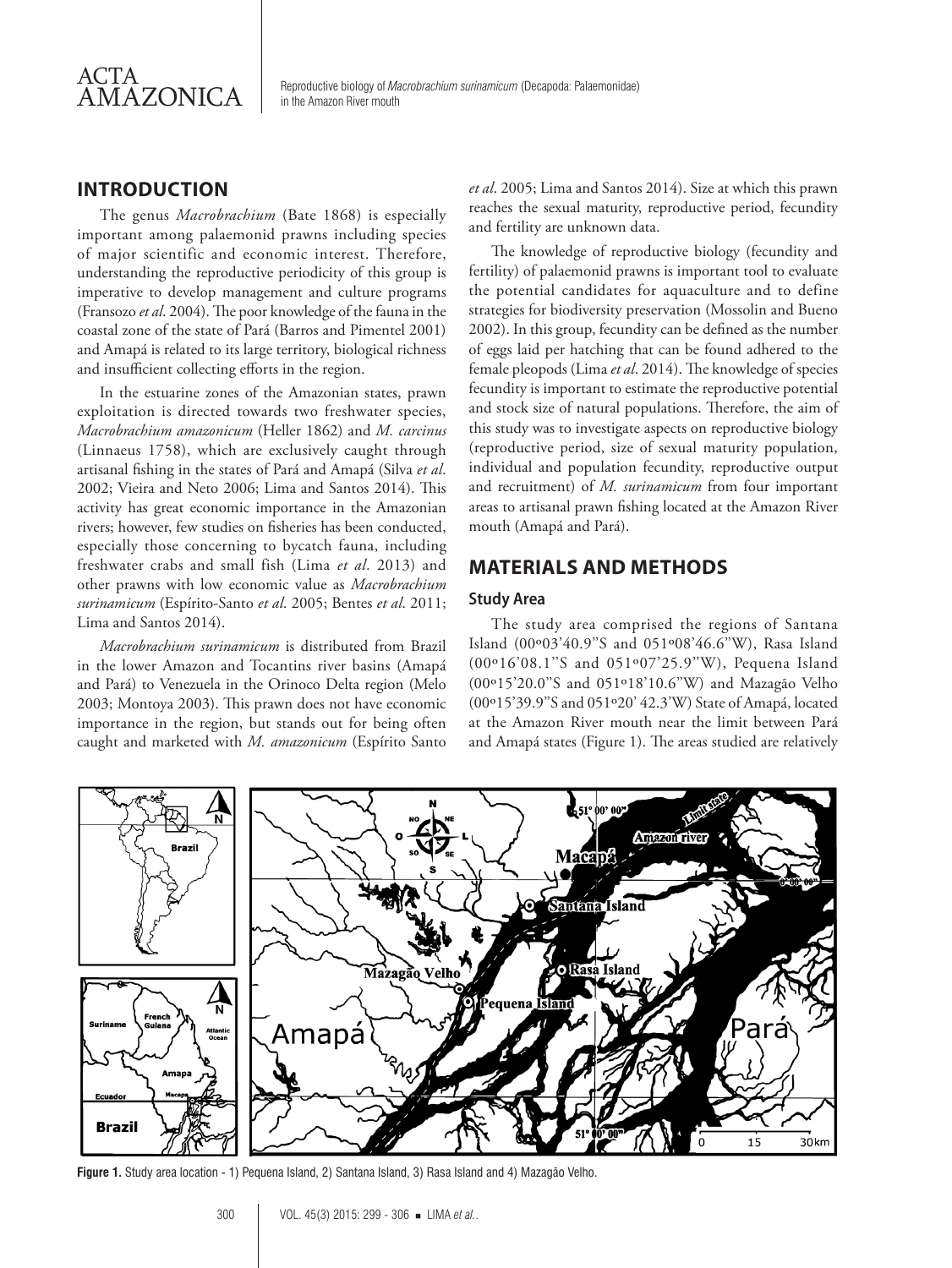

similar in their physiography and important to artisanal prawn fishing. All the study area shows various drainage channels, with varying sizes and depths, allowing the daily flooding and the formation of a wide diversity of microhabitats. In the site of Santana Island, the "várzea" vegetation is open and sparse with the presence of a narrow border of macrophytes. In Pequena and Rasa islands, the "várzea" vegetation is moderately dense with some wide bands of macrophytes occupying its edge. In the Mazagão Velho, "várzea" vegetation is dense with large and wide bands of macrophytes along the river.

#### **Prawn collection and Rainfall data**

Prawns were monthly collected from January 2009 to January 2010, using a handcrafted trap called matapi (30 cm in diameter, 50 cm in length and 5mm in crack size), baited with flour of babaçu (*Orbignya speciosa*) fruit. Twenty matapis were used at each collection site. Traps were set at depths of 1 to 2 meters, for an immersion time of 12 hours, on average. This sampling time is equivalent to the capture performed by artisanal fishermen, which occurs every tidal cycle (twice daily). All prawn collection occurred at daybreak. The caught specimen were properly labeled and preserved in plastic bags containing solution of 4% formalin added of 70% ethanol (1:1).

At the laboratory, *Macrobrachium surinamicum* fauna was sorted from the bycatch of the target species and stored using 80% ethanol until screening. The specimen identification was performed according to Melo (2003) and the sexual differentiation was assessed by observing the secondary sexual characteristics, such as male appendix in the second pleopods, which is absent in females. Carapace length (distance from the inside of the eye socket to the center of the posterior margin of the carapace) and total length (linear distance from the rostrum extremity to the telson tip) were measured with digital calipers (Absolute 500-196-20, Mitutoyo, Tokyo, Japan) at 0.01 mm precision, and the body wet weight determined (balance with 0.01 g precision; BL 320H, Shimadzu, Harbour City, Hong Kong). Prawns were grouped into the following demographic categories: adult males, non-ovigerous adult females, ovigerous females and juveniles (smaller prawns than the smallest ovigerous female and undifferentiated sex). Rainfall data was obtained at the Nucleus of Hydrometeorology and Renewable Energy of Institute of Scientific and Technological Research of the State of Amapá - IEPA (NHMET/IEPA).

#### **Reproductive parameters**

The reproductive period was determined by the presence of ovigerous females during the sampling period. Size at first individual maturity was determined as that of the smallest ovigerous female. Length at first maturity was estimated by fitting the frequency of mature females to a logistic model (King 1995): y=1/ [1+exp (-r (TL-Lm))]. Where, r is the slope, TL is the total length and Lm the size at first maturity (Lm=a/b)).

The fecundity was obtained by direct counting the eggs of 49 ovigerous females that were randomly selected considering the integrity of eggs and collection months. The entire egg mass was removed under a dissecting binocular stereo microscope (K 400L, Motic, Causeway Bay, Hong Kong) and all eggs were counted. The development stages of eggs were classified as follows (Wehrtmann 1990): Stage I: eggs recently extruded; uniform yolk; no eye pigments visible; Stage II: eye pigments barely visible, and Stage III: eyes clearly visible and fully developed. The recruitment was assessed by the presence of juvenile individuals in the sampled population. To determine the egg volume, a total of 10 eggs were separated from each ovigerous female to measure the length (longest axis) and width (shortest axis) under a compound binocular microscope equipped with calibrated ocular micrometer. Egg volume was calculated as (Wehrtmann 1990):  $v = \pi * 1 * h *$ (h) <sup>2</sup>; where "l" is length; "h" width in mm and  $\pi$  =3.14. The reproductive output (RO) was calculated by dividing the total egg wet mass by the female wet mass, which was determined with an analytic balance (0.0001 g precision).

#### **Statistical analysis**

The differences in monthly abundance between areas were analyzed using the Student test (Zar 1999). The differences in sex ratio were analyzed and tested using the Chi-square (χ2) test (Zar1999). Pearson's linear regression model was used to correlate total weight and total length, body size and number eggs, body size and mass of incubated eggs for each embryonic stage. For each of the three embryonic stages, the mean egg volume with standard deviation was calculated and submitted to an analysis of variance (ANOVA, α= 0.05) with a posteriori Tukey test (Zar 1999). Linear regressions were generated for each embryonic stage to depict the relation between fecundity and females' size (FS), and also to analyze the relationship between RO and female size (TL). All statistical analyses were conducted using the Biostat 5.0 software at  $\alpha$ = 0.05.

### **RESULTS**

*Macrobrachium surinamicum* showed abundance pattern with high density of individuals coinciding with high rainfall (Figure 2). In the present study, 675 specimens of *M. surinamicum* were captured, 258 males, 409 females and 8 juvenile, resulting in a sex ratio of 1:1.6 (male: female). The sex ratio was significantly different from that of 1:1 in March, April, July and October of 2009 (Table 1) and in Santana Island, Pequena Island and Rasa Island in favour of females. Whereas in Mazagão Velho it did not differ from the 1:1 ratio (Table 2). Ovigerous *M. surinamicum* females were found throughout the year; however, the reproductive peak period was found from March to July 2009, coinciding with high rainfall; while juvenile prawns were found only in May and July, but in small numbers (Figure 3).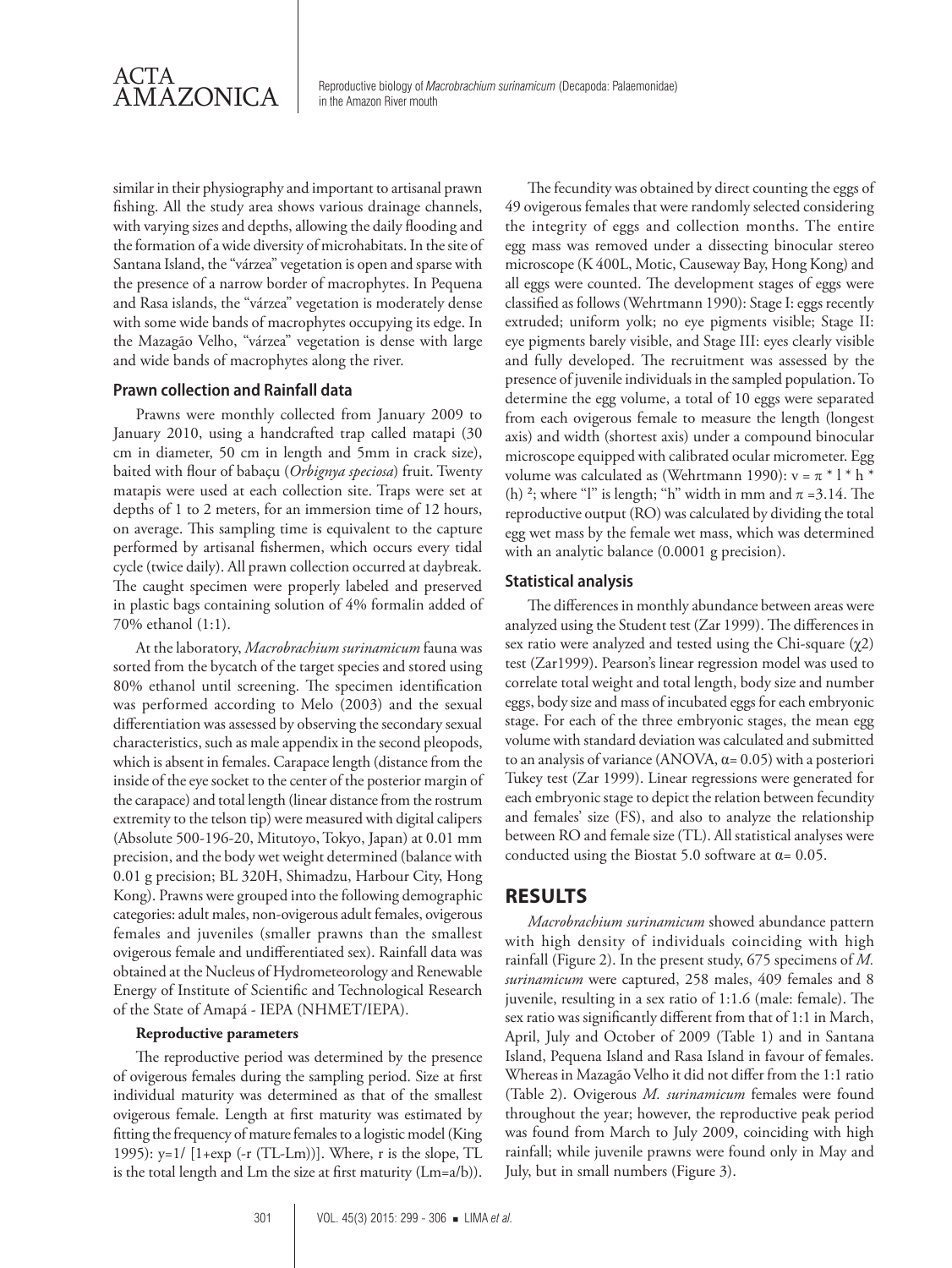Total length was 38.30 mm for female and 49.76 mm for male. Among females, 192 (46.9%) carried their eggs in the abdomen. Ovigerous females ranged in total length from 12.12 to 38.30 mm (Table 3). The length at first maturity (L50) estimated for females was 23.7 mm (TL). From the class interval of 48.0 mm onwards, all the females presented mature ovaries (Figure 4).

Fecundity of *M. surinamicum* varied between 174 and 1780 eggs for individuals, total length between 12.12 and 38.3 mm. The relationship between fecundity (egg number and mass volume) and female size (carapace length) was positive and highly significant (P < 0.0001) for the development Stage I to III (Figure 5).

Mean egg length and volume increased significantly during embryogenesis ( $P < 0.001$ ) (Table 4). There was a negative statistically significant relationship (P = 0.00038) between RO and CL in *M. surinamicum*; however, we cannot say that RO is determined by CL in view of the  $R^2$  is very low (Figure 6). Females converted on average  $14.3 \pm 6.0\%$  of their body weight into eggs production and RO varied between 4.3 % and 35.5 %. This agrees with range reported for other species of *Macrobrachium* (Table 5).



**Figure 2.** Absolute frequency distribution of *Macrobrachium surinamicum* sampled in Santana Island, Pequena Island, Rasa Island and Mazagão Velho from Jan/2009 to Jan/2010.

**Table 2.** General chi-square values and sex ratio of *Macrobrachium surinamicum* sampled in Santana Island, Pequena Island and Rasa Island and Mazagão Velho from Jan/2009 to Jan/2010.

|                | <b>Months Grouped</b> |     |          |                                |  |  |
|----------------|-----------------------|-----|----------|--------------------------------|--|--|
| Study site     | б                     | ¥   | $X^2$    | Ratio $(\text{A}:\mathcal{Q})$ |  |  |
| Pequena Island | 72                    | 136 | $19.69*$ | 1:1.8                          |  |  |
| Rasa Island    | 58                    | 91  | $7.31*$  | 1:1.6                          |  |  |
| Santana Island | 55                    | 103 | $14.58*$ | 1:1.9                          |  |  |
| Mazagão Velho  | 71                    | 79  | 0.16     | 1:1.1                          |  |  |
| Total          | 258                   | 409 | $34.18*$ | 1:1.6                          |  |  |

\*Significant data at P<0.05.

|               | <b>Sites Grouped</b> |                 |          |                                 |  |  |
|---------------|----------------------|-----------------|----------|---------------------------------|--|--|
| <b>Months</b> | б                    | ¥               | $X^2$    | Ratio $(\text{Im}\,\mathbb{Q})$ |  |  |
| January/09    | 6                    | 5               | 0.09     | 1:0.8                           |  |  |
| February      | 9                    | 3               | 3.00     | 1:0.3                           |  |  |
| March         | 41                   | 73              | $8.98*$  | 1:1.8                           |  |  |
| April         | 48                   | 121             | $31.53*$ | 1:2.5                           |  |  |
| May           | 63                   | 70              | 0.37     | 1:1.1                           |  |  |
| June          | 27                   | 39              | 2.18     | 1:1.4                           |  |  |
| July          | 34                   | 59              | $6.72*$  | 1:1.7                           |  |  |
| August        | 12                   | 23              | 3.46     | 1:1.9                           |  |  |
| September     | $\Omega$             | $\Omega$        | $\Omega$ |                                 |  |  |
| October       | $\Omega$             | $6\overline{6}$ | $6.00*$  | 0:6                             |  |  |
| November      | $\Omega$             | $\Omega$        | 0,00     |                                 |  |  |
| December      | $\Omega$             | 1               | 1.00     | 0:1                             |  |  |
| January/2010  | 18                   | 9               | 3.57     | 1:0.5                           |  |  |
| Total         | 258                  | 409             | 34.18    | 1:1.6                           |  |  |

\*Significant data at P<0.05.



**Figure 3.** Absolute frequency distribution of ovigerous, non-ovigerous females and juveniles of *Macrobrachium surinamicum* sampled in Santana Island, Pequena Island, Rasa Island and Mazagão Velho from Jan/2009 to Jan/2010.



**Figure 4.** Logistic curve of sexual maturity estimated for *Macrobrachium surinamicum* in Santana Island, Pequena Island, Rasa Island and Mazagão Velho from Jan/2009 to Jan/2010. The dashed line represent the class interval where the probability of being mature is 50% and 100% (CL). Equation:  $Y = -5E-09x^6$  $+9E - 07x^{5} - 6E - 05x^{4} + 0.0021x^{3} + 0.2453x - 0.6695$ ; R<sup>2</sup> = 0.9999.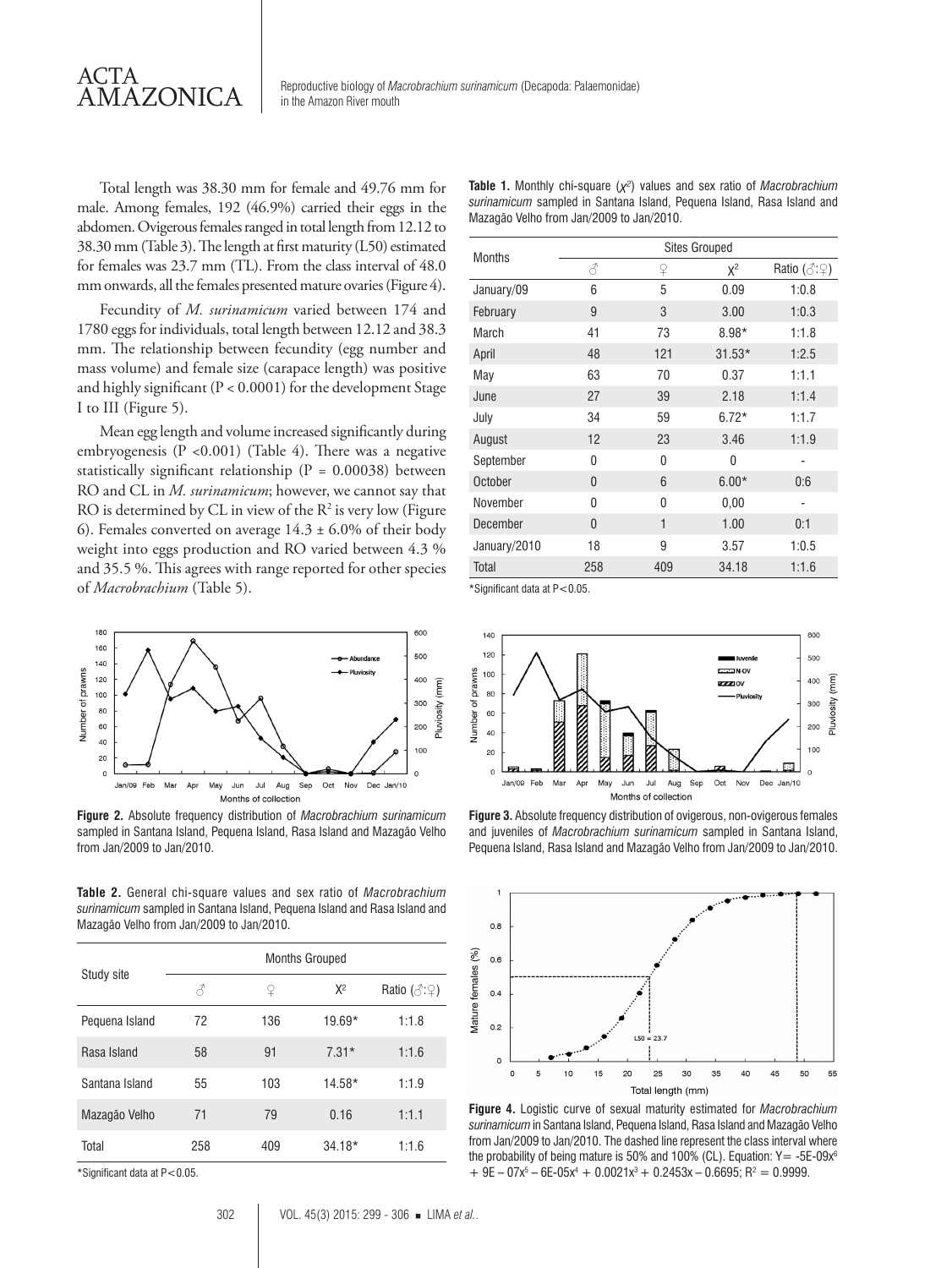ACTA AMAZONICA

Reproductive biology of *Macrobrachium surinamicum* (Decapoda: Palaemonidae) in the Amazon River mouth

**Table 3.** Distribution frequency according to the size classes (Carapace Length) of *Macrobrachium surinamicum* sampled in Santana Island, Pequena Island, Rasa Island and Mazagão Velho from Jan/2009 to Jan/2010.

| Size Classes (TL, mm) |                | <b>Adult Males</b> | Non-ovigerous females |       | Ovigerous females |       | Juveniles      |        | Total          |        |
|-----------------------|----------------|--------------------|-----------------------|-------|-------------------|-------|----------------|--------|----------------|--------|
|                       | Ν              | %                  | Ν                     | $\%$  | Ν                 | %     | Ν              | %      | Ν              | %      |
| $07 - 10$             | 0              | 0.00               | 0                     | 0.0   | 0                 | 0.0   | $\overline{2}$ | 25.00  | $\overline{c}$ | 0.15   |
| $10 - 13$             | $\overline{0}$ | 0.00               | $\overline{2}$        | 0.9   | $\mathbf 0$       | 0.0   | 6              | 75.00  | 8              | 0.59   |
| $13 - 16$             | 2              | 0.78               | 13                    | 6.0   |                   | 0.5   | 0              | 0.00   | 16             | 1.19   |
| $16-19$               | 9              | 3.49               | 29                    | 13.4  | 7                 | 3.6   | 0              | 0.00   | 45             | 3.34   |
| 19-22                 | 11             | 4.26               | 45                    | 20.7  | 19                | 9.9   | 0              | 0.00   | 75             | 5.56   |
| $22 - 25$             | 19             | 7.36               | 69                    | 31.8  | 28                | 14.6  | 0              | 0.00   | 116            | 8.61   |
| $25 - 28$             | 35             | 13.57              | 34                    | 15.7  | 32                | 16.7  | 0              | 0.00   | 101            | 7.49   |
| $28 - 31$             | 34             | 13.18              | 12                    | 5.5   | 58                | 30.2  | 0              | 0.00   | 104            | 7.72   |
| $31 - 34$             | 39             | 15.12              |                       | 3.2   | 37                | 19.3  | 0              | 0.00   | 83             | 6.16   |
| 34-37                 | 37             | 14.34              |                       | 0.5   | 9                 | 4.7   | 0              | 0.00   | 47             | 3.49   |
| $37 - 40$             | 32             | 12.40              |                       | 0.5   |                   | 0.5   | 0              | 0.00   | 34             | 2.52   |
| 40-43                 | 20             | 7.75               | $\overline{2}$        | 0.9   | 0                 | 0.0   | 0              | 0.00   | 22             | 1.63   |
| 43-46                 | 7              | 2.71               |                       | 0.5   | 0                 | 0.0   | 0              | 0.00   | 8              | 0.59   |
| 46-49                 | 6              | 2.33               |                       | 0.5   | 0                 | 0.0   | 0              | 0.00   | $\overline{7}$ | 0.52   |
| 49-52                 | 6              | 2.33               | 0                     | 0.0   | 0                 | 0.0   | 0              | 0.00   | 6              | 0.45   |
| 52-55                 |                | 0.39               | $\mathbf{0}$          | 0.0   | 0                 | 0.0   | 0              | 0.00   | 674            | 50.00  |
| Total                 | 258            | 100                | 217                   | 100.0 | 192               | 100.0 | 8              | 100.00 | 1348           | 100.00 |



**Figure 5.** Ratio between fecundity and female size for each of the three embryonic stages of *Macrobrachium surinamicum* sampled in Santana Island. Pequena Island and Rasa Island and Mazagão Velho from Jan/2009 to Jan/2010. A - Carapace length (mm) and egg number: Stage I (◊, diamond) solid line, Y = 130.0x – 609.1, N = 82, R<sup>2</sup> = 0.429; Stage II ( $\blacksquare$ , solid square) dashed line, Y = 112x – 416.1, N = 87, R<sup>2</sup> = 0.62; Stage III(∆, triangle) dotted line, Y = 196.3x – 1333.1, N = 23, R<sup>2</sup> = 0.669; B - carapace length (mm) and egg mass volume (mm<sup>3</sup>): Stage I ( $\Diamond$ , diamond) solid line, Y = 3.727x – 15.07, N = 82, R<sup>2</sup> = 0.290; Stage II ( $\blacksquare$ , solid square) dashed line,  $Y = 5.260x - 19.73$ , N = 87, R<sup>2</sup> = 0.562; Stage III (Δ, triangle) dotted line,  $Y = 11.73x - 79.53, N = 23, R<sup>2</sup> = 0.638.$ 



**Figure 6.** Ratio between female carapace length (mm) and reproductive output of *Macrobrachium surinamicum* considering all developmental egg stages.

**Table 4.** Average ( $\pm$  standard deviation) values of egg volume (mm<sup>3</sup>) and egg length (mm) for three embryonic developmental egg stages of *Macrobrachium surinamicum* sampled in Santana Island, Pequena Island, Rasa Island and Mazagão Velho from Jan/2009 to Jan/2010.  $N =$  number of observations. Means within a row followed by different letters are significantly different (P< 0.001) by ANOVA.

| Egg stage | N  | Mean egg volume (mm <sup>3</sup> ) | Mean egg length (mm)   |
|-----------|----|------------------------------------|------------------------|
|           | 83 | 0.031 ( $\pm$ 0.006) a             | 0.272 ( $\pm$ 0.024) a |
| Ш         | 86 | $0.047 \ (\pm 0.004) b$            | 0.295 ( $\pm$ 0.027) b |
| Ш         | 23 | 0.060 ( $\pm$ 0.004) c             | 0.323 ( $\pm$ 0.034) c |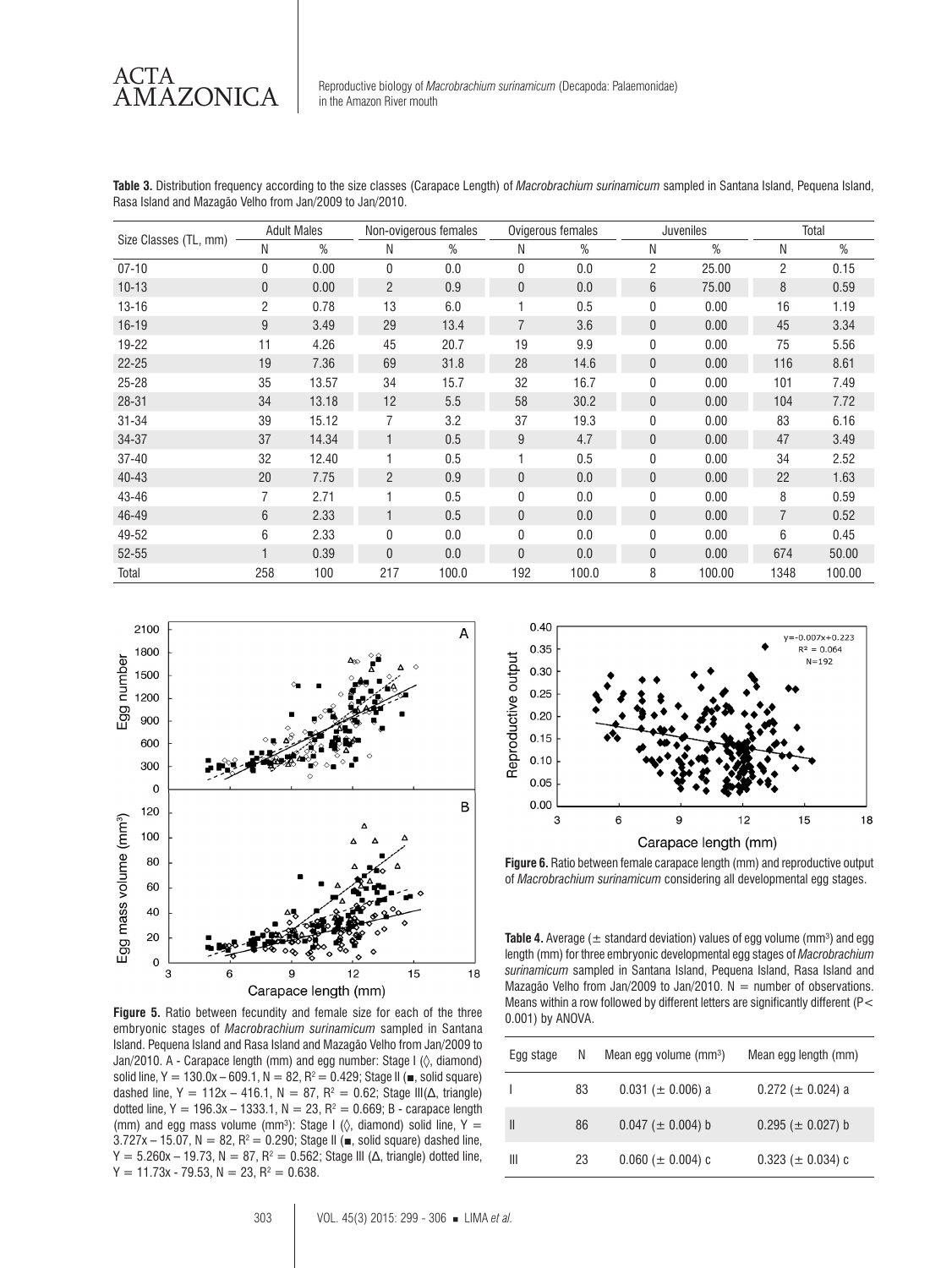**Table 5.** Reproductive output (RO) of different *Macrobrachium* species.

| <b>Species</b> | Mean $(\%)$ ; (min-Max) | Reference                 |
|----------------|-------------------------|---------------------------|
| M surinamicum  | 14.3 (4.3-35.5)         | Present study             |
| M. amazonicum  | $17.7(4.8-21.8)$        | Lima <i>et al.</i> (2014) |
| M carcinus     | $12.0(4.0-21.0)$        | Lara and Wehrtmann 2009   |
| M. hainanense  | $10.5(3.7-17.1)$        | Mantel and Dudgeon (2005) |
| M acanthurus   | 19.0 (14.0-30.0)        | Anger and Moreira (1998)  |
| M olfersi      | 22.0 (7.0-38.0)         | Anger and Moreira (1998)  |

## **DISCUSSION**

Our results showed abundance pattern antagonistic to that of *M. amazonicum* (Lima *et al*. 2014), with high density of *M. surinamicum* in the rainy season (Nóbrega *et al*. 2013; Lima *et al*. 2014). The prawns are caught in abundance along the banks of the Amazon River during low water, when they are migrating from the lowland (Lima *et al*. 2014). Similar data are presented by Nóbrega *et al*. (2013), suggesting that abundance of both prawns are strongly influenced by rainfall on the lower Amazon River estuary.

*Macrobrachium surinamicum* females predominated in the population in this study. This biased-female ratio seems to be common in caridean prawns, particularly in species of *Macrobrachium* genus (Antunes and Oshiro 2004; Fransozo *et al*. 2004; and Lima *et al*. 2014). However, the ratio in favor of males or identical proportion of males and females can also be observed in this genus (Mantel and Dudgeon 2005; Mattos and Oshiro 2009). Deviations in the sex ratio could be a consequence of differences in size, mortality and birth rates between males and females or other factors, such as molt rates, dispersal, reproduction and differential migration (Botelho *et al*. 2001). Among populations of a same species, the sex ratio also may be influenced by environmental conditions, geographical characteristics and anthropogenic interferences (Lima *et al*. 2014).

The recruitment occurs when an age group integrates for the first time into the exploitable stock. *Macrobrachium surinamicum* juveniles were present from May to July, in contrast with data observed by Nóbrega *et al*. (2013) for Pará. However, our data are insufficient to indicate a pattern of recruitment in the studied areas. The reduced number of juveniles sampled can be associated to adjustment in the spacing of cracks matapis (5 mm) used in the present study, and possibly do not affect the local population structure of *M. surinamicum*. However, *M. surinamicum* as bycatch fauna in fishing of *M. amazonicum* can be prevented using the measurements from 8 to 10 mm crack reported by Lima *et al*. (2014).

Numerous studies with different decapods have shown that fecundity is closely related to female size (Wehrtmann and Lardies 1999; Oh *et al*. 2002; Nazari *et al*. 2003). As a general rule, larger females of the same species have larger ovaries, capable of producing more offspring than smaller individuals. Moreover, larger females are able to carry more embryos than smaller ones due to a larger physical space available for egg attachment (Nazari *et al*. 2003; Lara and Wehrtmann 2009; Lima *et al*. 2014). The results of our study corroborate this tendency.

Fecundity of *M. surinamicum* increased linearly with the size of females, especially when considering embryos in early developmental stages. Such a positive linear relation has also been described for other *Macrobrachium* species (Valenti *et al.* 1989; Mossolin and Bueno 2002; Lara and Wehrtmann 2009), indicating a common characteristic in this genus.

As a general rule, estuarine *Macrobrachium* species that depend on estuarine environments to complete the larval development have large sizes and produce much more eggs than the majority of other caridean prawns (Lara and Wehrtmann 2009; Bentes *et al*. 2011; Lima *et al*. 2014). In contrast, *M. surinamicum* has small size and produce much more eggs than the other *Macrobrachium* prawns with similar sizes, whose absolute fecundity is lower than 200 eggs (Phone *et al*. 2005; Mantel and Dudgeon 2005; Garcia-Dávila *et al*. 2000).

The intra- and interespecific differences in fecundity of *Macrobrachium* species are influenced by differences in female size (Graziani *et al*. 1993; Da Silva *et al*. 2004) depending on temperature, food quality and quantity, which may vary along the latitudinal range of species distribution (Fransozo *et al*. 2004). In estuarine species, such as *M. carcinus* and *M. rosenbergii,* there is a visible increased size of animals, number of eggs and larval stages; contrary to the typical species of continental waters, whose numbers of eggs and larval stages are quite low. Nevertheless, *M. surinamicum* is an estuarine species with small size and a considerable number of eggs.

Differences in the maximum reproductive output among crustacean species seem to be primarily the result of differences in female body size; however egg size, latitudinal and seasonal variations, and habitat adaptation may also influence the reproductive output. The reproductive output of *M. surinamicum* was not related to the female size, and this finding is in accordance with the results reported for other *Macrobrachium* species (Mantel and Dudgeon 2005; Lara and Wehrtmann 2009; Lima *et al*. 2014). Apparently, the reproductive output in *Macrobrachium* is associated with the individual condition of females and not size, since specimens of different sizes may have similar reproductive output (Lima *et al*. 2014).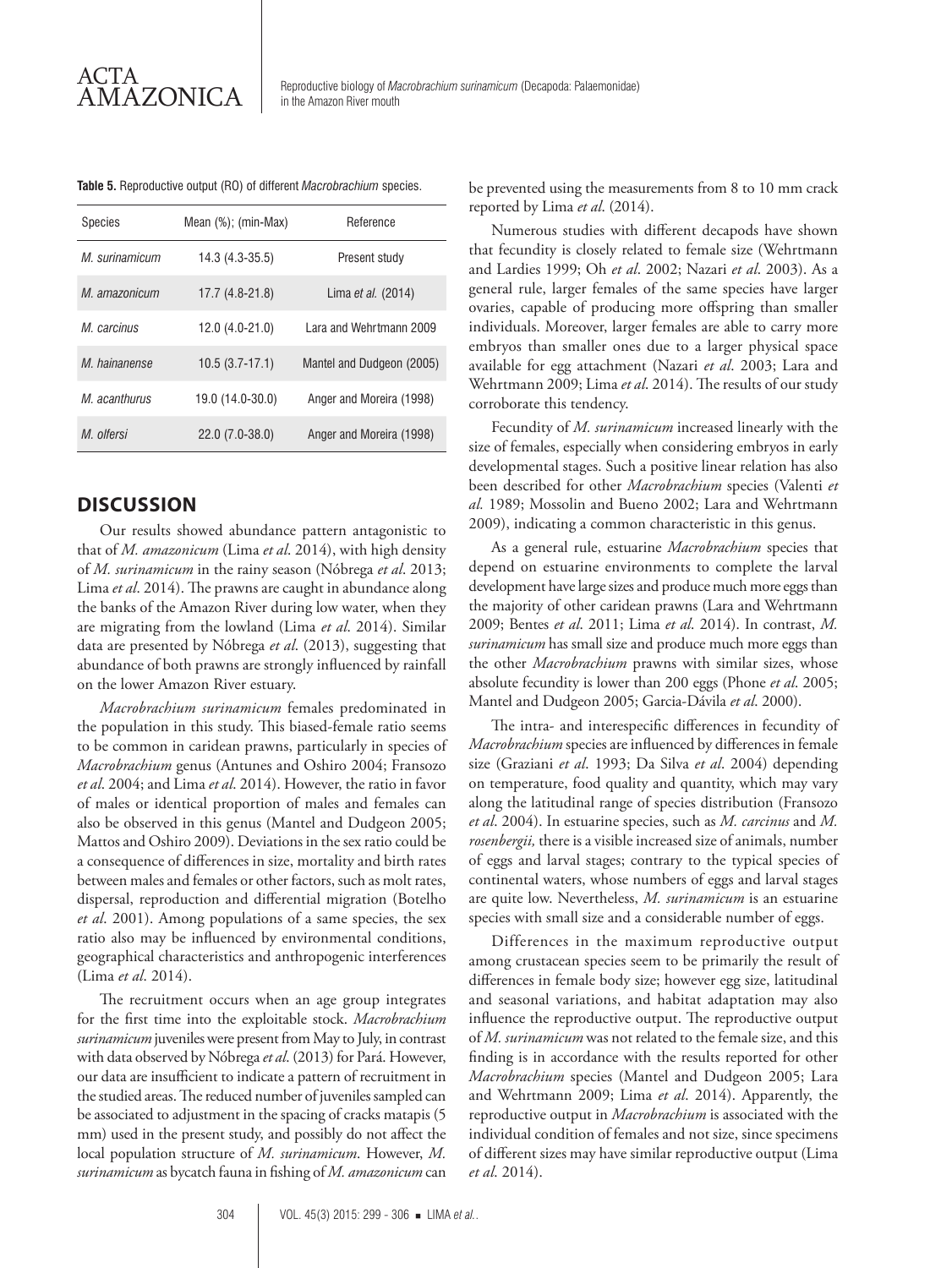

Reproductive biology of *Macrobrachium surinamicum* (Decapoda: Palaemonidae) in the Amazon River mouth

### **CONCLUSION**

Like other estuarine *Macrobrachium* species, *M. surinamicum* abundance is strongly influenced by rainfall. The low number of juvenile prawns can be related to spacing of cracks matapis in use and possibly it does not affect the local population structure of *M. surinamicum*. *Macrobrachium surinamicum* showed abundance pattern antagonistic to that of *M. amazonicum*, with high density of juveniles in the rainy season and scarcity when rainy was lower. Prawns are caught in abundance along the banks during low water, when they are migrating from the lowland. Females are more abundant than males, similar to that observed in other *Macrobrachium* species. The reproductive peak of *M. surinamicum* has positive correlation with the rainy season, but the species reproduces continuously throughout the year. Fecundity of this prawn is variable and has positive correlation with female size. *Macrobrachium surinamicum* has small size and produce much more eggs than the other *Macrobrachium* species with similar sizes. The reproductive output in *M. surinamicum* was not related to the female size; there is a need for more studies to determine which factors actually affect the egg production of this species. The knowledge of the reproductive biology reported in the present study is an important tool for helping to define strategies to preserve *M. surinamicum* in Amazon River mouth.

## **ACKNOWLEDGMENTS**

We are grateful to God Almighty for the strength, knowledge and wisdom in researching and writing this article. Special thanks to the Brazilian Agricultural Research Corporation (EMBRAPA) for supporting the project MP3 1/2008 - Nº 03081470000, whose research data was basis to develop this work. We greatly thank the Chico Mendes Institute for Biodiversity Conservation (ICMBio) for the collection authorization (SISBIO nº 17702).

#### **REFERENCES**

- Anger, K.; Moreira, G.S. 1998. Morphometric and reproductive traits of tropical caridean shrimps. *Journal of Crustacean Biology*, 18: 823-838.
- Antunes, L.S.; Oshiro, L.M.Y. 2004. Aspectos reprodutivos do camarão de água doce *Macrobrachium potiuna* (Crustacea, Decapoda, Palaemonidae) na Sena do Piloto, Mangaratiba, Rio de Janeiro, Brasil. *Revista Brasileira de Zoologia*, 21: 261-266.
- Barros, M.P.; Pimentel, F.R. 2001. A fauna de Decapoda (Crustacea) do estado do Pará, Brasil: Lista preliminar das espécies. *Boletim do Museu Paraense Emílio Goeldi*, Série Zoologia, 17: 15-41.
- Bentes, B.S.; Martinelli, J.M.; Souza, L.S.; Cavalcante, D.V.; Almeida, M.C.; Isaac, V.J. 2011. Spatial distribution of the Amazon River prawn *Macrobrachium amazonicum* (Heller 1862) (Decapoda, Caridea, Palaemonidae) in two perennial creeks of

an estuary on the northern coast of Brazil (Guajará Bay, Belém, Pará). *Brazilian Journal of Biology*, 71: 925-935.

- Botelho, E.R.O.; Santos, M.C.F.; Souza, J.R.B. 2001. Aspectos populacionais do Guaiamum, *Cardisoma guanhumi* Latreille 1825, do estuário do Rio Una (Pernambuco – Brasil). *Boletim Técnico Científico CEPENE*, 9: 123-146.
- Campos, B.R.; Dumont, L.F.C.; D'Incao, F.; Branco, J.O. 2009. Ovarian development and length at first maturity of the sea bob shrimp *Xiphopenaeus kroyeri* (Heller) based on histological analysis. *Nauplius* 17: 9-12.
- Da Silva, R.R.; Sampaio, C.M.S.; Santos, J.A. 2004. Fecundity and fertility of *Macrobrachium amazonicum* (Crustacea, Palaemonidae). *Brazilian Journal of Biology*, 64: 489-500.
- Espírito Santo, R.V.; Isaac, V.J.; Silva, L.M.A.; Martinelli J.M.; Higuchi H.; Saint-Paul U. 2005. *Peixes e camarões do litoral bragantino, Pará, Brasil*. Belém, Programa MADAM, 268p.
- Fransozo, A.; Rodrigues, F.D.; Freire, F.A.M.; Costa, R.C. 2004. Reproductive biology of the freshwater prawn *Macrobrachium iheringi* (Ortmann, 1897) (Decapoda: Caridea: Palaemonidae) in the Botucatu region, São Paulo, Brazil. *Nauplius*, 12: 119 – 126.
- Garcia-Dávila, C.R.; Alcantara, F.B.; Vasquez, E.R.; Chujandama, M.S. 2000. Biologia reprodutiva do camarão *Macrobrachium brasiliense* (Heller 1862) (Crustacea: Decapoda: Palaemonidae) em igarapés de terra firme da Amazônia peruana. *Acta Amazonica*, 30: 653 – 664.
- Graziani, C.A.; Cheng, K.S.; De Donato, M. 1993. Comportamiento reproductivo y fertilidad de *Macrobrachium carcinus* (Decapoda: Palaemonidae) en Venezuela. *Revista de Biología Tropical*, 41: 657-665.
- King, M. 1995. *Fisheries biology, assessment and management.* Oxford: Fishing Books News. 346p.
- Lardies, M.A.; Wehrtmann, I.S. 1997. Egg production in *Betaeus emarginatus* (H. Milne Edwards, 1837) (Decapoda: Alpheidae): fecundity, reproductive output and chemical composition of eggs. *Ophelia*, 46: 165-174.
- Lara, L.R.; Wehrtmann, I.S. 2009. Reproductive biology of the freshwater shrimp *Macrobrachium carcinus* (L.) (Decapoda: Palaemonidae) from Costa Rica, Central America. *Journal of Crustacean Biology*, 29: 343-349.
- Lima, J.F.; Santos, T.S. 2014. Aspectos econômicos e higiênicosanitários da comercialização de camarões de água doce em feiras livres de Macapá e Santana, Estado do Amapá. *Biota Amazônia*, 4: 1-8.
- Lima, J.F.; Silva, T.C.; Silva, L.M.A.; Garcia, J.S. 2013. Brachyuran crustaceans from the bycatch of prawn fisheries at the mouth of the Amazon River. *Acta Amazonica*, 43: 93 - 100.
- Lima, J.F.; Silva, L.M.A.; Silva, T.C.; Garcia, J.S.; Pereira, I.S.; Amaral, K.D.S. 2014. Reproductive aspects of *Macrobrachium amazonicum* (Decapoda: Palaemonidae) in the State of Amapá, Amazon River mouth. *Acta Amazonica*, 44: 245 – 254.
- Lobão, V.L.; Rojas, N.E.; Valenti, W.C. 1986. Fecundidade e fertilidade de *Macrobrachium amazonicum* (Heller, 1862) (Crustacea, Decapoda) em laboratório. *Boletim do Instituto de Pesca*, 13: 15-20.